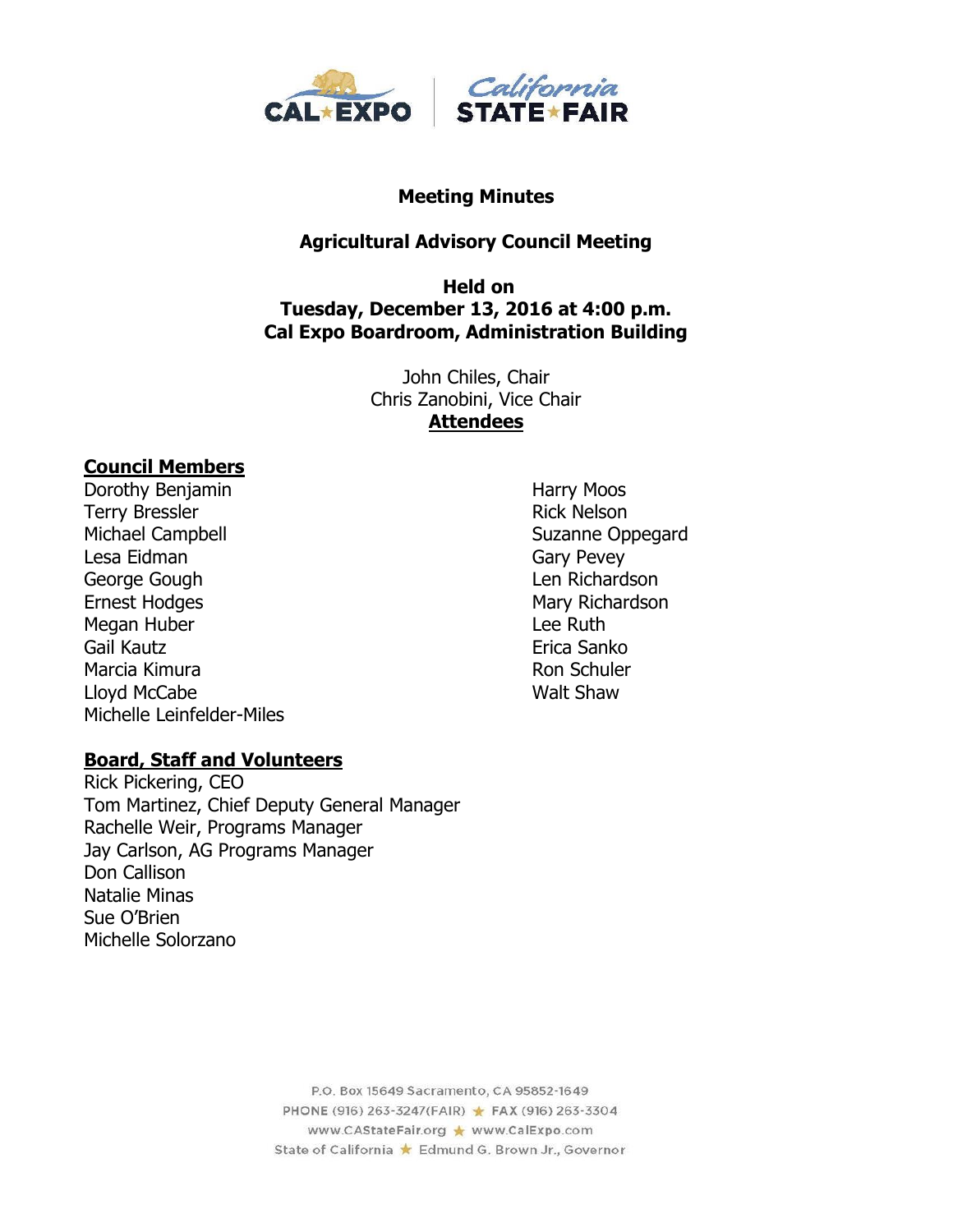## **1. Call to order and Introductions**

Chair Chiles called the meeting to order at 4:05 p.m. Introductions were made around the room.

## **2. Chair Report**

Chair Chiles reported that 2016 State Fair was very successful.

# **3. Approval of Meeting Minutes from October 18, 2016**

## **Motion:**

It was moved by Councilmember Schuler and seconded by Councilmember Ruth to approve meeting minutes from October 18, 2016 as presented. **All in favor, motion carried unanimously.**

## **4. Membership Update**

Chair Chiles reported that there is a new member candidate whose application is being reviewed by the Executive Committee and will be brought to the next meeting for a vote.

## **5. Committee Reports**

- **a.** Executive Committee No report
- **b.** Gala/California's Wine/Agriculturalists of the Year Committee Harry Moos from Friends of the Fair reported that the 2016 Gala was a great success and everyone had a good time. Councilmember Schuler brought forward some concerns about having too many awards at the Gala and after a lengthy discussion this matter was referred back to the Gala Committee.
- **c.** Farm and Food Committee The Farm and Food Committee has not had any meetings to report from. Staff member Minas reported that from the first week of April through May 11, 2017 there are 31 schools booked for farm tours and there is still room for more tours. Minas also stated that since 2015 the Farm has donated over 18,000 pounds of food to the Sacramento Food Bank.
- **d.** Ag Heritage Committee No report other than the breakfast was successful and they had a new sponsor.
- **e.** Equine Program Committee Committee Chair Oppegard reported that the committee had not held a meeting but would be having meetings in February, April and June. The theme for this year's horse show will be Hollywood. Some of the added shows for 2017 will be Wagons and Buggies, the Gentle Giants along with some non-profit groups. After a discussion about barrel racing and roping it was suggested that the Equine Committee look into the possibility of having a small event at Cal Expo.